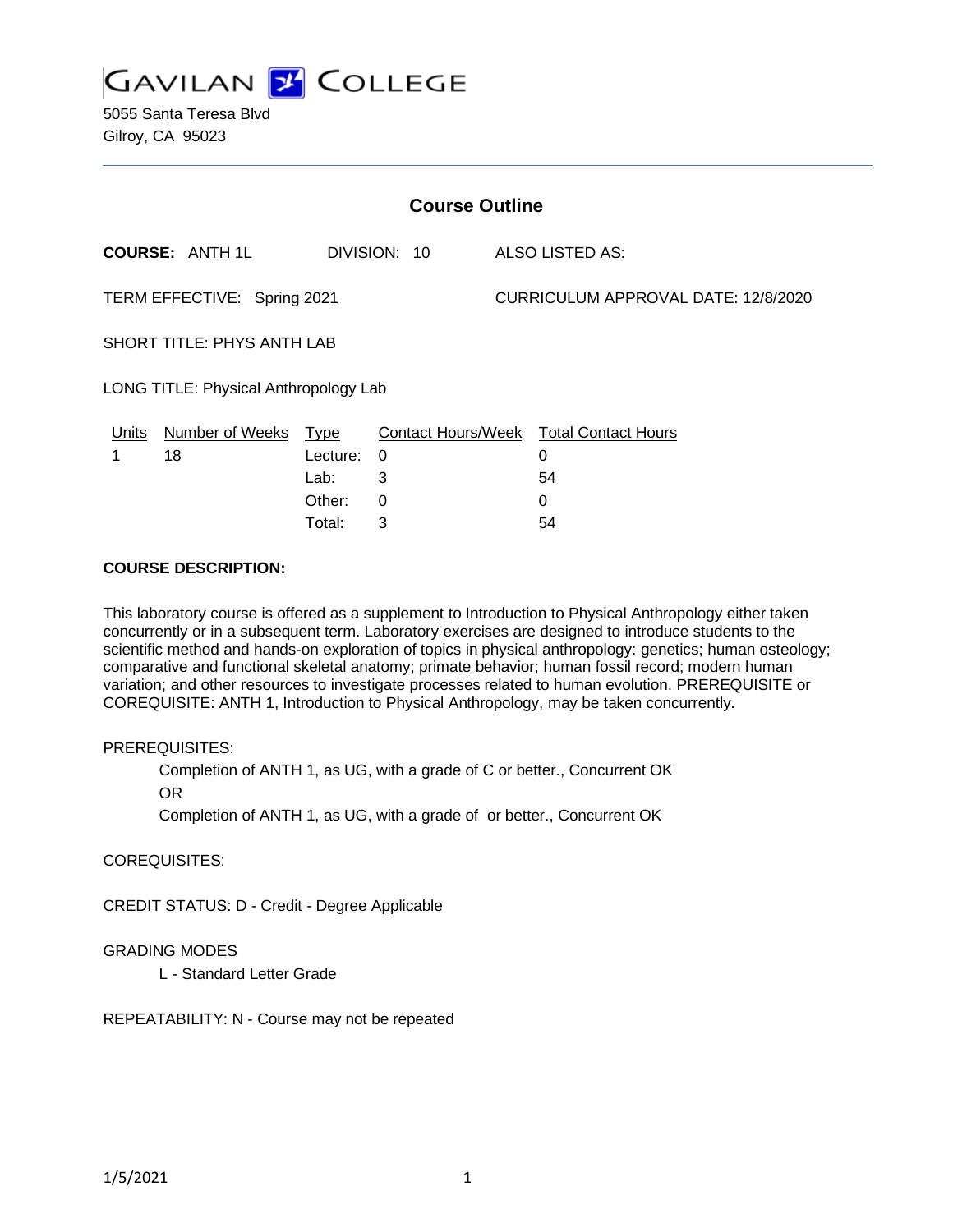SCHEDULE TYPES:

- 04 Laboratory/Studio/Activity
- 047 Laboratory LEH 0.7
- 05 Hybrid
- 71 Dist. Ed Internet Simultaneous
- 73 Dist. Ed Internet Delayed LAB
- 737 Dist. Ed Internet LAB-LEH 0.7

## **STUDENT LEARNING OUTCOMES:**

By the end of this course, a student should:

- 1. Apply the scientific method.
- 2. Identify the outcomes of evolutionary processes.
- 3. Describe structure and function of DNA and RNA.
- 4. Demonstrate how human traits are inherited.
- 5. Identify anatomical and behavioral features of nonhuman primates.
- 6. Compare the morphology of primates and early hominins.
- 7. Describe the biological and behavioral adaptations of the genus Homo.
- 8. Identify defining features of anatomically modern humans.

## **CONTENT, STUDENT PERFORMANCE OBJECTIVES, OUT-OF-CLASS ASSIGNMENTS**

### Curriculum Approval Date: 12/8/2020

The following units utilize these laboratory activities related to course content in lecture class. Laboratory activities include but are not limited to:

- 1. Application of scientific methods
- 2. Investigation of cell biology
- 3. Examination of genetic traits
- 4. Exploration of evolutionary mechanisms
- 5. Investigation of human osteology, forensic and anthropometric methods
- 6. Comparative behavioral and anatomical studies of non-human primates
- 7. Comparative anatomy of fossil species
- 8. Investigation of trends in hominin evolution
- 9. Investigation into modern human variation and bio-cultural adaptations

### 3 hours

Content: Nature of scientific inquiry and the scientific method

Student Performance Objectives (SPO): Investigating and demonstrating knowledge of the scientific method through lab exercises, observations of laboratory data, analysis of data, formulation of hypotheses to account for the data, testing hypotheses against independently acquired data; Distinguish scientific methodology from other methods of evaluation or thinking.

3 hours

Content: Mechanisms of evolution, Darwin's natural selection, the origin of species

Student Performance Objectives: Investigating and demonstrating knowledge of examples from nature; Investigating and demonstrating knowledge of cellular transformation through lab exercises and lab reports.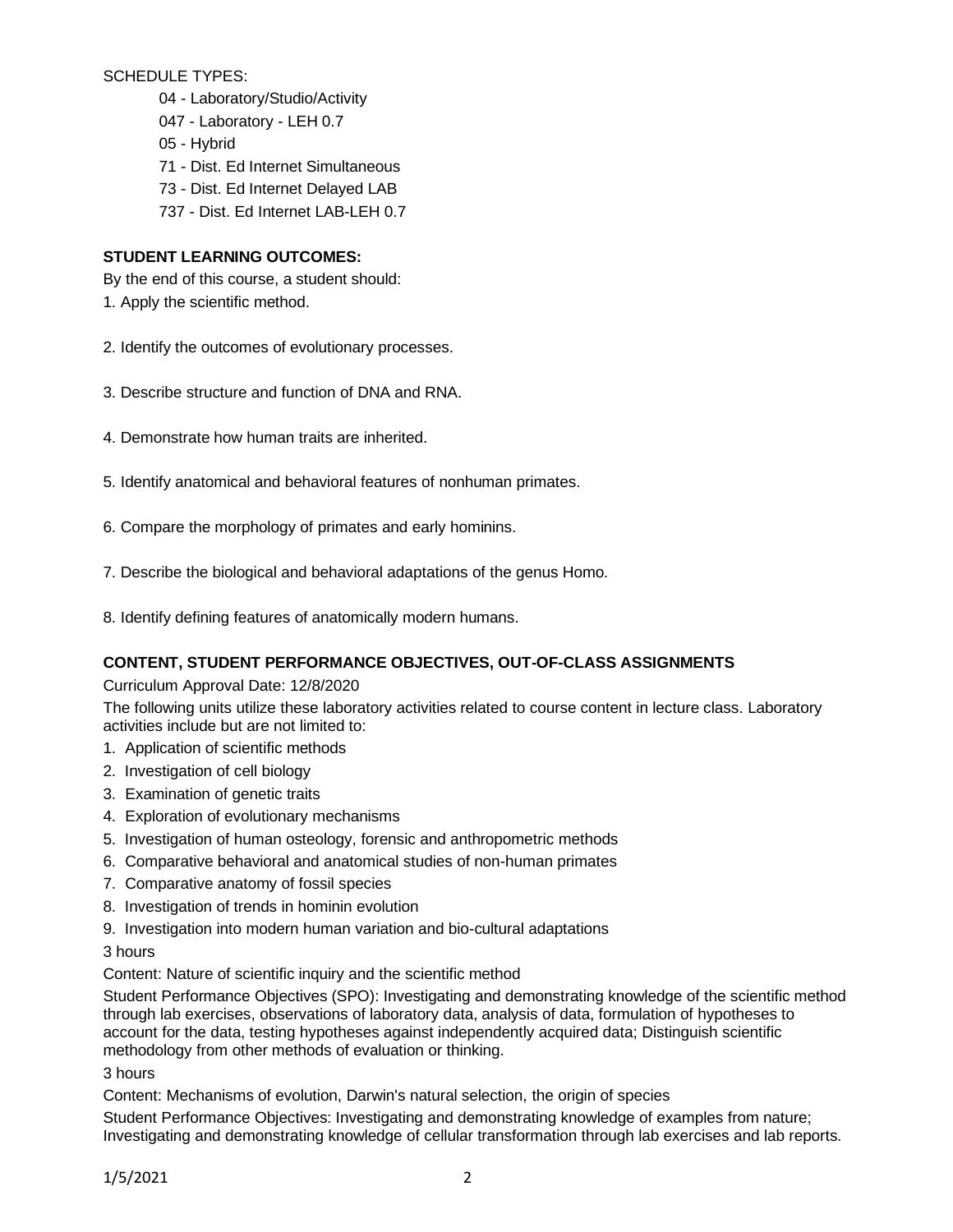## 4 hours

Content: Molecular, Mendelian and population genetics

Student Performance Objectives: Investigating and demonstrating knowledge of the double helix, inheritance, and phenotypic traits through lab exercises and lab reports.

3 hours

Content: Comparative primate taxonomy, anatomy and behavior

Student Performance Objectives: Investigating and demonstrating knowledge of taxonomy through lab exercises and lab reports; Applying knowledge to the classification of living primates.

3 hours

## Content: Primate Osteology

Student Performance Objectives: Investigating and demonstrating knowledge of nonhuman primate osteology through lab training with primate skeletons.

## 3 hours

Content: Human Osteology

Student Performance Objectives: Investigating and demonstrating knowledge of human osteology through lab training with human skeletons.

3 hours

Content: Primate Behavior

Student Performance Objectives: Observing and demonstrating knowledge of the behavior of living primates through viewings of videos and websites.

## 3 hours

Content: The nature of the fossil record including dating techniques, early primates and hominids

Student Performance Objectives: Demonstrating knowledge of the fossil record and dating techniques; Investigating and demonstrating knowledge of early primates from the Paleocene through the Miocene; Lab exercises and reports based on fossil collection study; Evaluate and debate social, cultural, environmental, or other influences on hominid adaptation and survival over time.

6 hours

Content: Human Behavior in Comparative Perspective

Student Performance Objectives: Investigating and demonstrating knowledge of comparisons between human and nonhuman primate behavior; Lab exercises and reports based on fossil collection study and observation of living primates through viewings of videos and websites.

### 3 hours

Content: Fossil and genetic evidence of human evolution, early members of genus Homo

Student Performance Objectives (SPO): Demonstrating knowledge of fossil and genetic evidence of human evolution; Investigating and demonstrating knowledge of fossil hominids; Lab training in anthropometric studies; Lab exercises and reports based on fossil collection study.

3 hours

Content: Evolution of Homo sapiens

Student Performance Objectives (SPO): Investigating and demonstrating knowledge of the evolution of Homo sapiens through lab exercises and lab reports.

3 hours

Content: Biology of Homo sapiens

Student Performance Objectives (SPO): Investigating and demonstrating knowledge of the biology of Homo sapiens through lab exercises and lab reports.

### 6 hours

Content: Biocultural adaptations and modern human variation

Student Performance Objectives (SPO): Investigating and demonstrating knowledge of biocultural adaptations and modern human variation; Lab training in Craniometric and Osteometric studies; Identification of postcranial skeletal bones; Lab exercises and reports based on fossil collection study.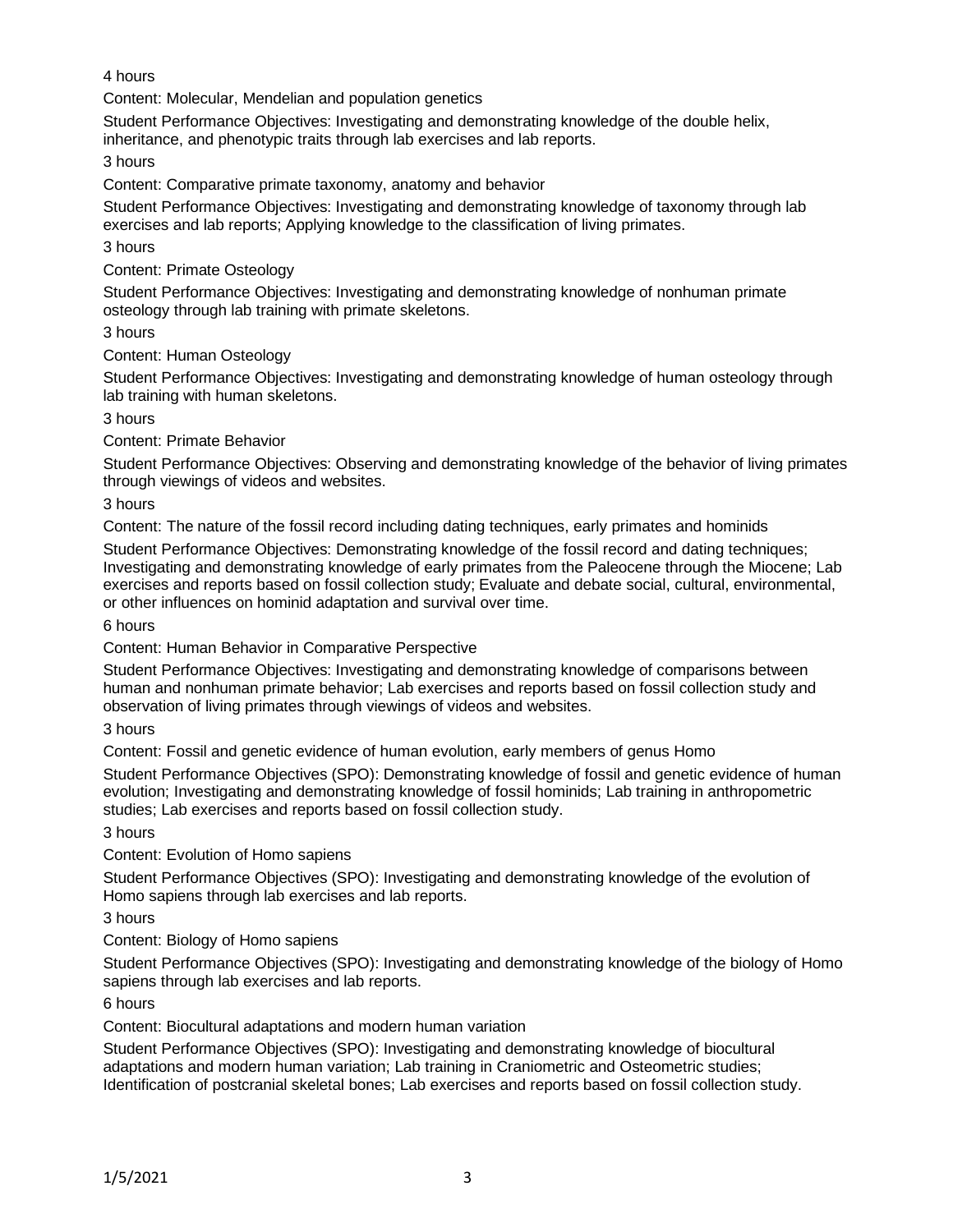6 hours

Content: Human Skeletal Variation and Forensic Anthropology Student Performance

Objectives: Investigating and demonstrating knowledge of human skeletal variation and forensic anthropological techniques: fingerprints, blood analysis, gunshot wounds, trephination, antemortem, perimortem, and postmortem analysis; Lab exercises and lab reports.

2 hours Final

## **METHODS OF INSTRUCTION:**

Utilize laboratory activities related to course content in the lecture class. Laboratory activities include but are not limited to: 1. Application of scientific methods 2. Investigation of cell biology 3. Examination of genetic traits 4. Exploration of evolutionary mechanisms 5. Investigation of human osteology, forensic and anthropometric methods 6. Comparative behavioral and anatomical studies of non-human primates 7. Comparative anatomy of fossil species 8. Investigation of trends in hominin evolution

## **METHODS OF EVALUATION:**

Category 1 - The types of writing assignments required: Writing assignments Percent of total grade: 40.00 % Lab reports, exams Objective examinations Percent of total grade: 30.00 % Practicums, exams Problem-solving assignments Percent of total grade: 15.00 % Lab reports, quizzes Skill demonstrations Percent of total grade: 15.00 % Practicums, exams

## **REPRESENTATIVE TEXTBOOKS:**

France, Diane. Lab Manual and Workbook for Physical Anthropology. 8th edition.. Cengage,2018. ISBN: 1305259041 Reading Level of Text, Grade: Reading level of text, Grade: 14 Verified by: Debbie Klein

# **RECOMMENDED TEXT AND MATERIALS**

Hens, Samantha. 2014. Method and Practice in Biological Anthropology: A Workbook and Lab Manual for Introductory Courses. 2nd edition. Pearson. ISBN: 0133825868

Soluri, Elizabeth and Sabrina Agarwal. 2015. Laboratory Manual and Workbook for Biological Anthropology: Engaging with Human Evolution. W. W. Norton & Company. ISBN: 0393912914